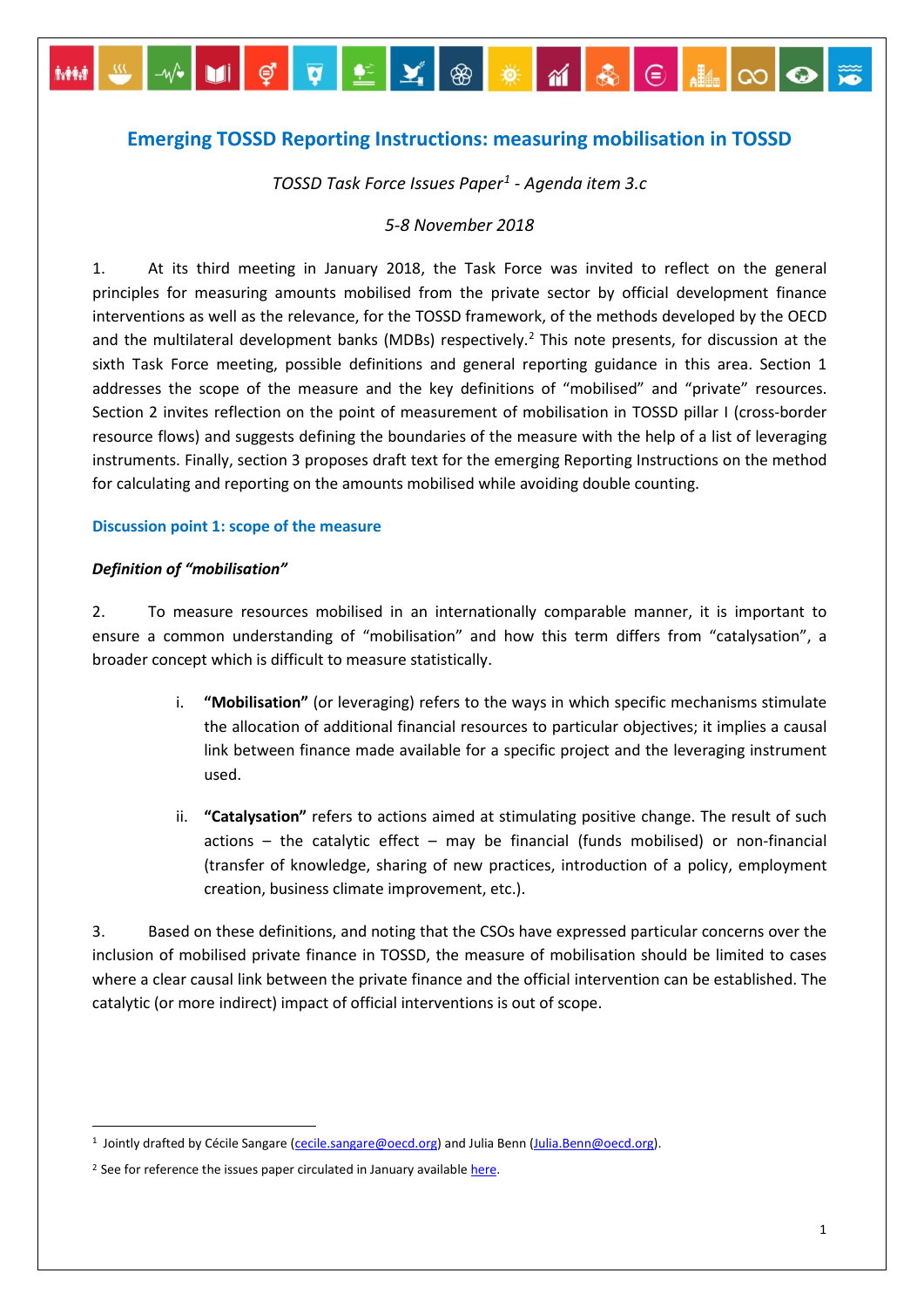# *Definition of "private" finance*

4. Measuring "private finance mobilised" also requires a clear delineation between "official" and "private" finance. As for mobilisation, there is no common understanding of what "private finance" actually covers and different definitions are being used among the different policy communities and actors working on mobilisation, and blended finance more generally. Official statistics (e.g. IMF, OECD) define private transactions based on the shareholding structure of, and voting power in, the entities extending the finance. In other fora (e.g. the MDB community), private finance is rather understood as investments made with a commercial, for-profit objective. In this case, private finance can be referred to as "commercial finance" and includes resources from publicly-owned companies. The underlying rationale is that publicly-owned enterprises are often autonomous from the government and operate with the same profit-making logic as private companies. The delineation is thus based on what sets the finance in motion (i.e. "what drives the money") rather than on the legal ownership (or voting power) of an entity.

5. In the TOSSD context, one could argue that measuring mobilisation of "commercial finance" rather than strictly "private finance" would increase the relevance of the data for tracking the resources for the SDGs, in particular, to measure blended finance<sup>[3](#page-1-0)</sup> for sustainable development. TOSSD could thus be a tool to monitor the recently agreed "Tri Hita Karana Roadmap for Blended Finance" which aims to anchor blended finance in the SDGs and crowd in commercial finance that is currently not deployed to support development outcomes<sup>[4](#page-1-1)</sup>. Expanding the scope of the measure to "commercial finance mobilised" would also contribute to the ongoing efforts for harmonising the OECD and MDB approaches for measuring mobilisation.

6. However, as shown in figures 1 and 2 below, measuring resources mobilised from commercial sources may, in the TOSSD framework, lead to overlaps and double counting at the total flow level. Indeed, the current draft TOSSD Reporting Instructions [see paragraph 13.a.ii)] already include in the scope of data collection activities undertaken by "state-owned companies and enterprises under government control". To eliminate the overlap, this paragraph would need to be removed or adjusted to clarify the treatment of amounts mobilised from publicly-owned companies.



*Note: In Figure 2, double counting would occur because contribution by NOF would be reported both by NOF (as an official flow) and by Swedfund (as commercial finance mobilised).*

<span id="page-1-0"></span> <sup>3</sup> Blended finance denotes the strategic use of development finance for the mobilisation of additional finance (commercial finance) towards sustainable development in developing countries.

<span id="page-1-1"></span><sup>4</sup> The Roadmap was released in October 2018 by Indonesian Authorities, at the Annual Meetings of the World Bank in Bali, in partnership with the OECD, development finance institutions and private sector entities.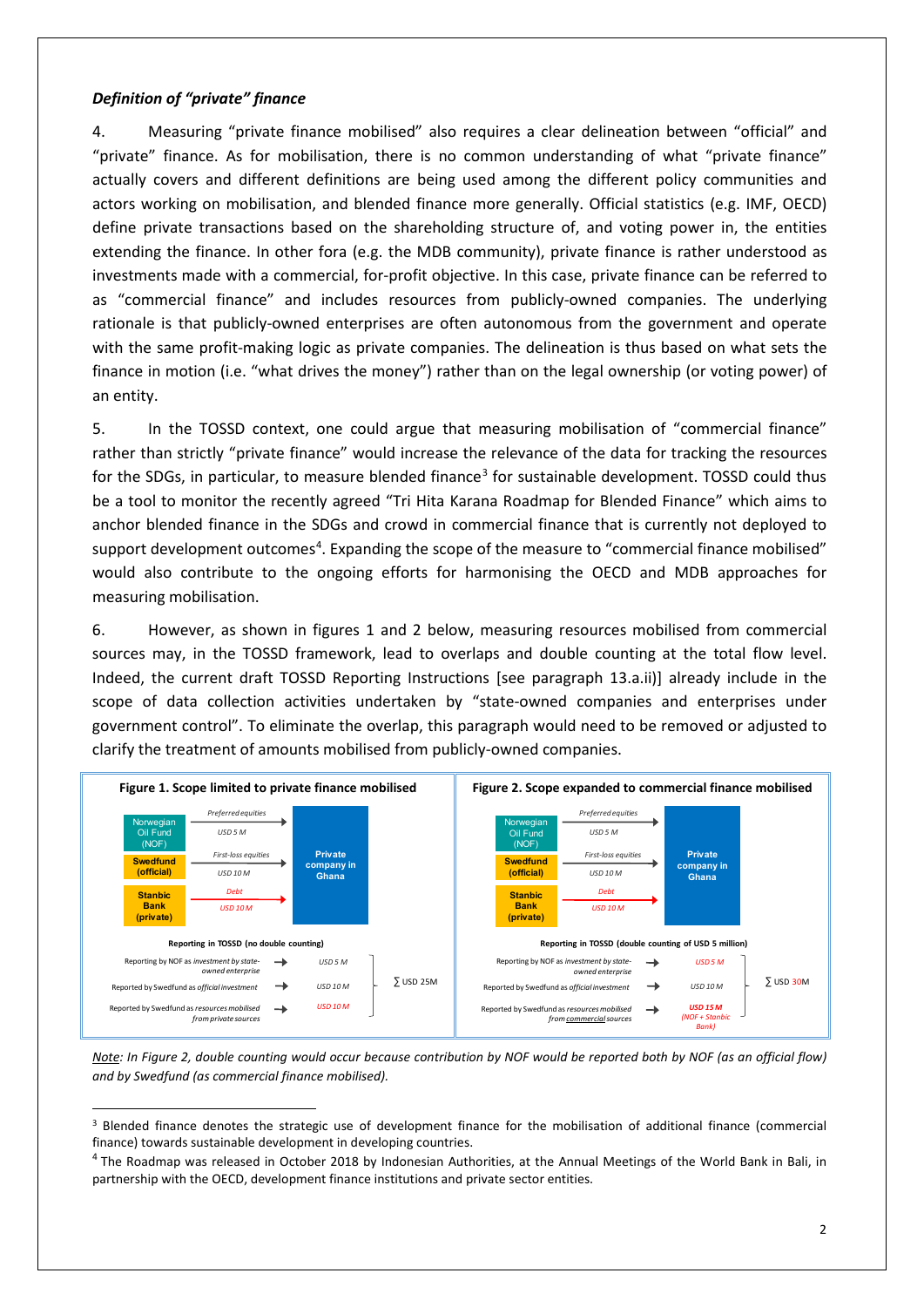- 7. The two options to consider are therefore:
	- **Option 1: expand the scope of the measure of mobilisation to "commercial finance",** which also includes resources from public profit-making corporations. However, to avoid double counting of these resources, they would need to be excluded from any reporting by these public corporations as official entities. Paragraph 13.a.ii) of the emerging Reporting Instructions would need to be edited accordingly (see shaded text below):

*TOSSD aims to capture the entirety of instruments and modalities of development cooperation provided by, or supported by, the official sector, including mechanisms that mobilise resources from the private sector, for sustainable development. Therefore, in the context of TOSSD, "officially-supported resources" are defined as:* 

*a) resources provided by:* 

*i*) official agencies, including state and local governments, or by their *executive agencies, and* 

*ii) public corporations. [5](#page-2-0)*

*b) commercial resources mobilised by official interventions, where a direct causal link between the official intervention and the commercial resources can be demonstrated.*

• **Option 2: limit the scope of the measure of mobilisation to purely "private finance"** as defined by the IMF and the OECD, in which case the TOSSD definition of "officially-supported" resource flows in paragraph 13 would remain unchanged.

8. The text to be inserted in the placeholder in section 2.3.2 of the emerging TOSSD Reporting Instructions, could then read as follows:

> *Mobilisation (or leveraging) refers to the ways in which specific mechanisms stimulate the allocation of additional financial resources to particular objectives; it implies a causal link between finance made available for a specific project and the leveraging instrument used.*

> **Option 1:** *TOSSD measures the resources mobilised by official development finance interventions from commercial sources, where a causal link between the provision of the commercial finance and the official intervention can be established. Commercial sources include the private sector and any public profit-making corporations.*

> **Option 2:** *TOSSD measures the resources mobilised by official development finance interventions from private sources, where a causal link between the provision of the private finance and the official intervention can be established. Transactions are classified as official or private according to who owns or controls the financing entity (see paragraph 13). Any resources mobilised from public entities should be excluded from the mobilisation measure.*

<span id="page-2-0"></span> <sup>5</sup> *Public corporations should exclude from their reporting any resources they make available under guarantees or other leveraging instruments (see list in paragraph xx of the Reporting Instructions) as these resources will be reported by official government entities.*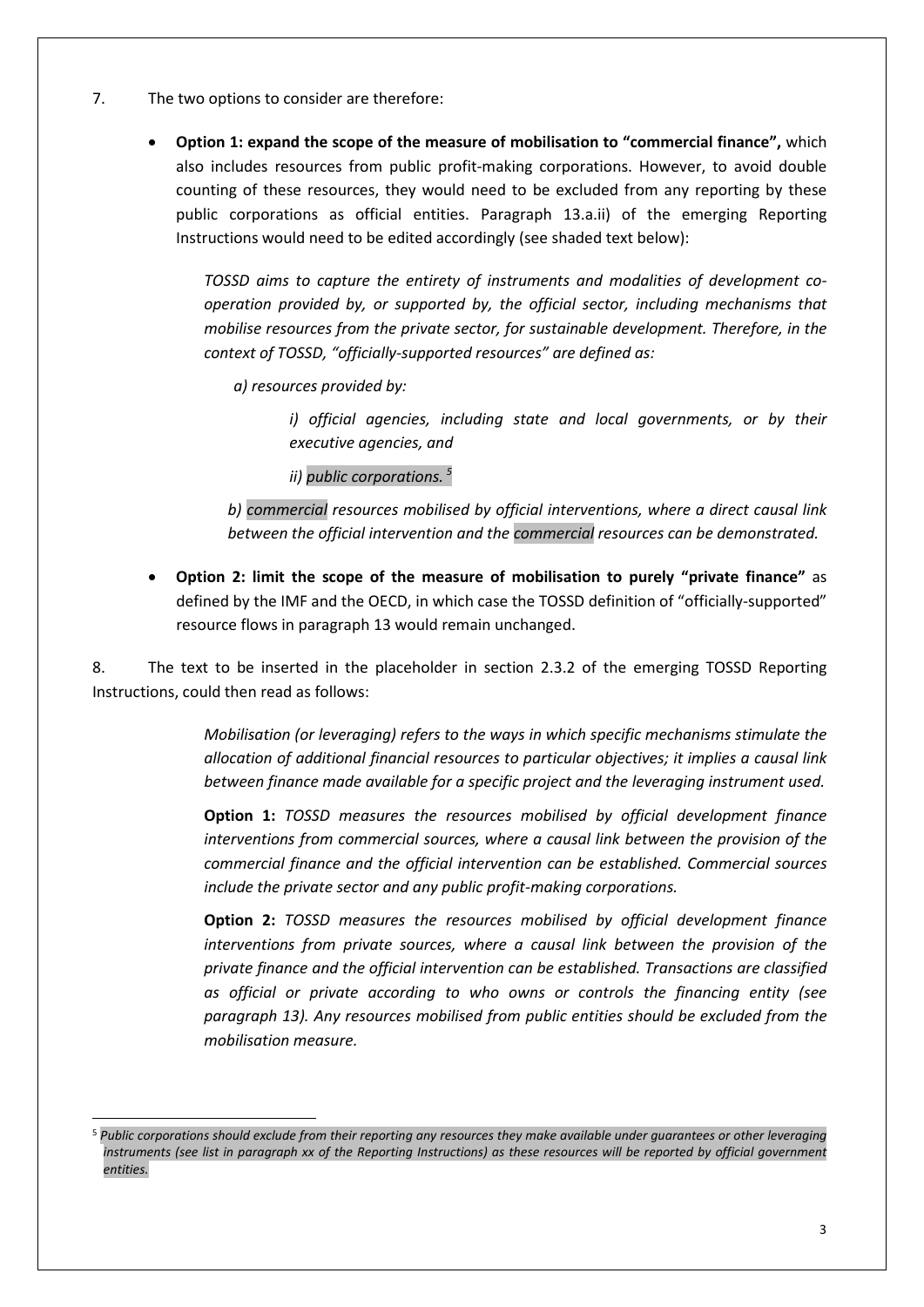### **Issues for discussion**

- **Which option do Task Force members prefer for defining the scope of the measure (commercial or private resources mobilised)?**
- **Do Task Force members have comments on the proposed text for the Reporting Instructions?**

### **Discussion point 2: project boundaries and point of measurement**

### *Project boundaries*

9. Defining project boundaries is also critical to avoid double counting of resources mobilised, especially in the case of large projects (e.g. in the infrastructure sector) that involve different financial instruments and multiple investors from both the official and private sectors. For example, the boundaries of a highway project might be considered to be limited to the actual construction of the highway, or be broadened to include other related investments, such as the construction of toll gateways, gas stations and other services along the road. Depending on where the project boundary is set, the number of official actors as well the amount of private investment mobilised for the project could vary significantly. The broader the boundaries, the more difficult it will be to establish the causal links between public and private investment.

10. In order to facilitate the identification of project boundaries when reporting on mobilisation, it is proposed to include a list of leveraging mechanisms in the TOSSD Reporting Instructions where interactions between the different co-investors and sequences of investments in a project are clearly identifiable. The text to include in the placeholder in section 2.3.2 could then read as follows (see Annex for more detail on each of the instruments):

> *Data on resources mobilised from the [commercial OR private] sector are collected for the following leveraging instruments/mechanisms:*

- *i. Guarantees/insurance;*
- *ii. Syndicated loans;*
- *iii. Shares in collective investment vehicles (CIVs);*
- *iv. Credit lines;*
- *v. Direct investment in companies;*
- *vi. Grants and loans in simple co-financing arrangements;*
- *vii. Project finance schemes.*

### **Issues for discussion**

**Do Task Force members have any comments on or additions to the list of instruments/mechanisms for which the mobilisation effect will be measured in TOSSD?**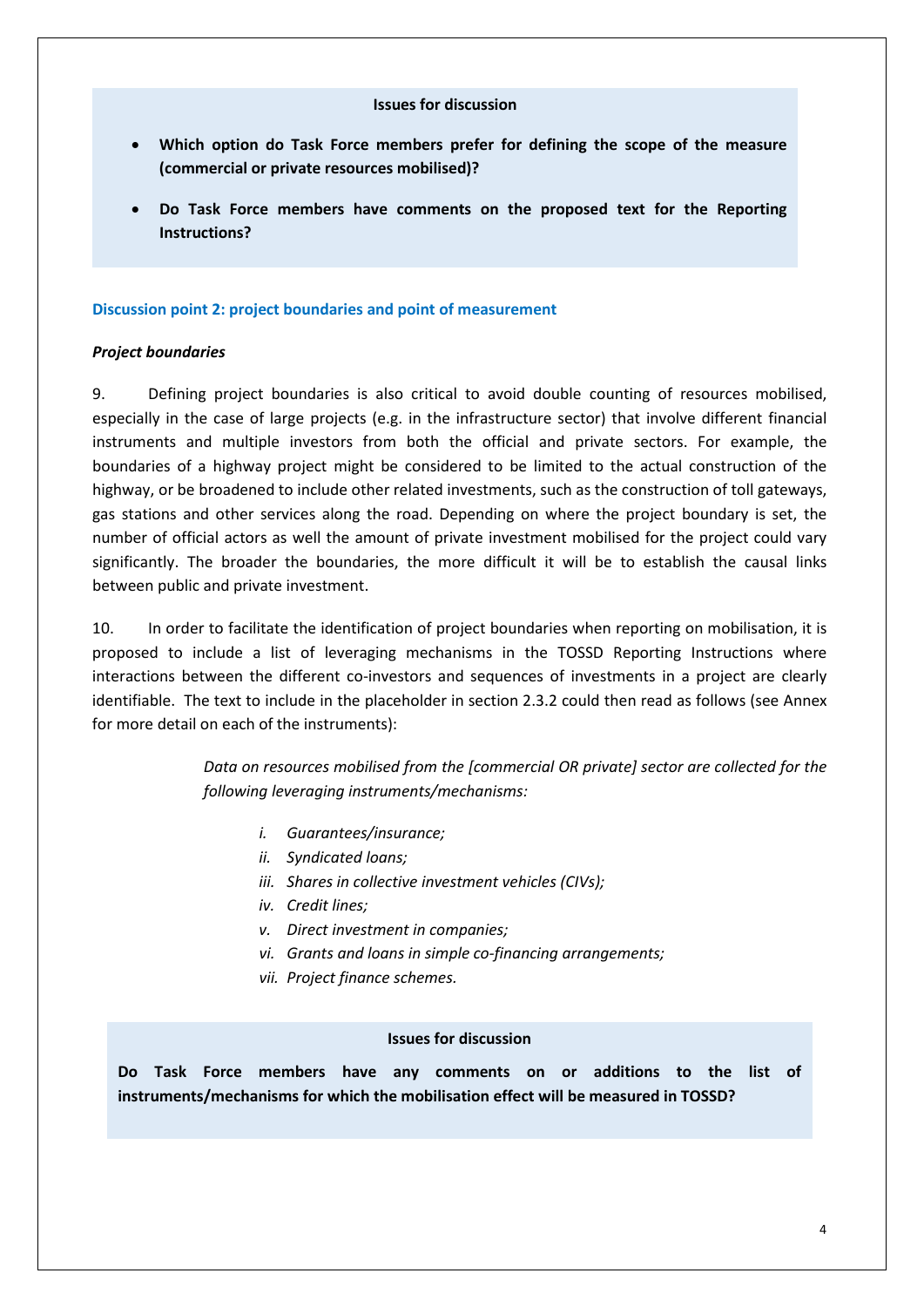# *Point of measurement*

11. In the TOSSD system, it is important that the reporting, including on the resources mobilised, be the closest possible to the ultimate transaction with the recipient country. However, mobilisation may occur at different stages of project implementation depending on the instrument used, thus affecting the availability of relevant information to the provider at the point of transferring the funds.

12. In cases where project-type interventions are undertaken directly with recipient countries (e.g. project finance, credit lines to local financial institutions, loan/equity guarantee for a specific project), i.e. with no intermediation, providers know the ultimate recipient country at the time of the transfer of funds. However, there are other cases where the information available on the final recipient may be rather limited, particularly when funds are mobilised through CIVs (funds, blended finance facilities), companies or Special Purpose Vehicles (SPV). Consider for example the case of CDC Group acquisition of stakes in Healthcare Global Africa, a joint venture for providing affordable and accessible cancer treatment in African countries. CDC is mobilising private funds through the joint venture; however, although CDC has transferred its funds to the joint venture, information on the ultimate beneficiary countries is not available at the time of the transfer; only the beneficiary region – i.e. Africa – is known.

13. To follow the logic of measuring in TOSSD the cross-border flows to developing countries as closely as possible, the point of measurement for mobilisation should ideally be at the level of the transactions with the recipient countries. As illustrated in the CDC example above, this is not always possible for the provider. As regards the amounts mobilised through contributions to large official CIVs, funds and facilities, it will be important to seek information directly from these vehicles.

14. In light of the above, the TOSSD Reporting Instructions could clarify the *point of measurement* as follows:

> *The point of measurement of resources mobilised is at the level of the transaction with the recipient country. In the case of funds or facilities, data on resources mobilised are sought from the facilities so as to capture the cross-border transaction with the recipient country.*

# **Discussion point 3: Who reports what? How to avoid double counting in TOSSD totals?**

15. One of the main challenges in the reporting on resources mobilised from the private sector in an international statistical system is possible double counting when more than one official provider is involved in a co-financing arrangement. As mentioned in the introduction of this note, the OECD and the MDBs have already developed methods to measure mobilisation. These methods mainly consist of calculating each provider's share of the private finance mobilised in a specific project or investment with a view to demonstrating the provider's contribution. Although the TOSSD pillar I does not necessitate attribution of finance mobilised to individual providers, the Task Force still considered it an efficient means to avoid double counting at a total flow level.

16. In January, Task Force members generally indicated that the OECD approach could be suitable for TOSSD reporting purposes as it takes into account the role of all official actors – including at a national level in developing countries – according to their respective roles and positions (e.g. risk taken). In the meantime, the OECD and the MDBs have engaged in a comparison exercise to get a better understanding of where the differences stand and explore the feasibility of harmonising the two approaches. Therefore,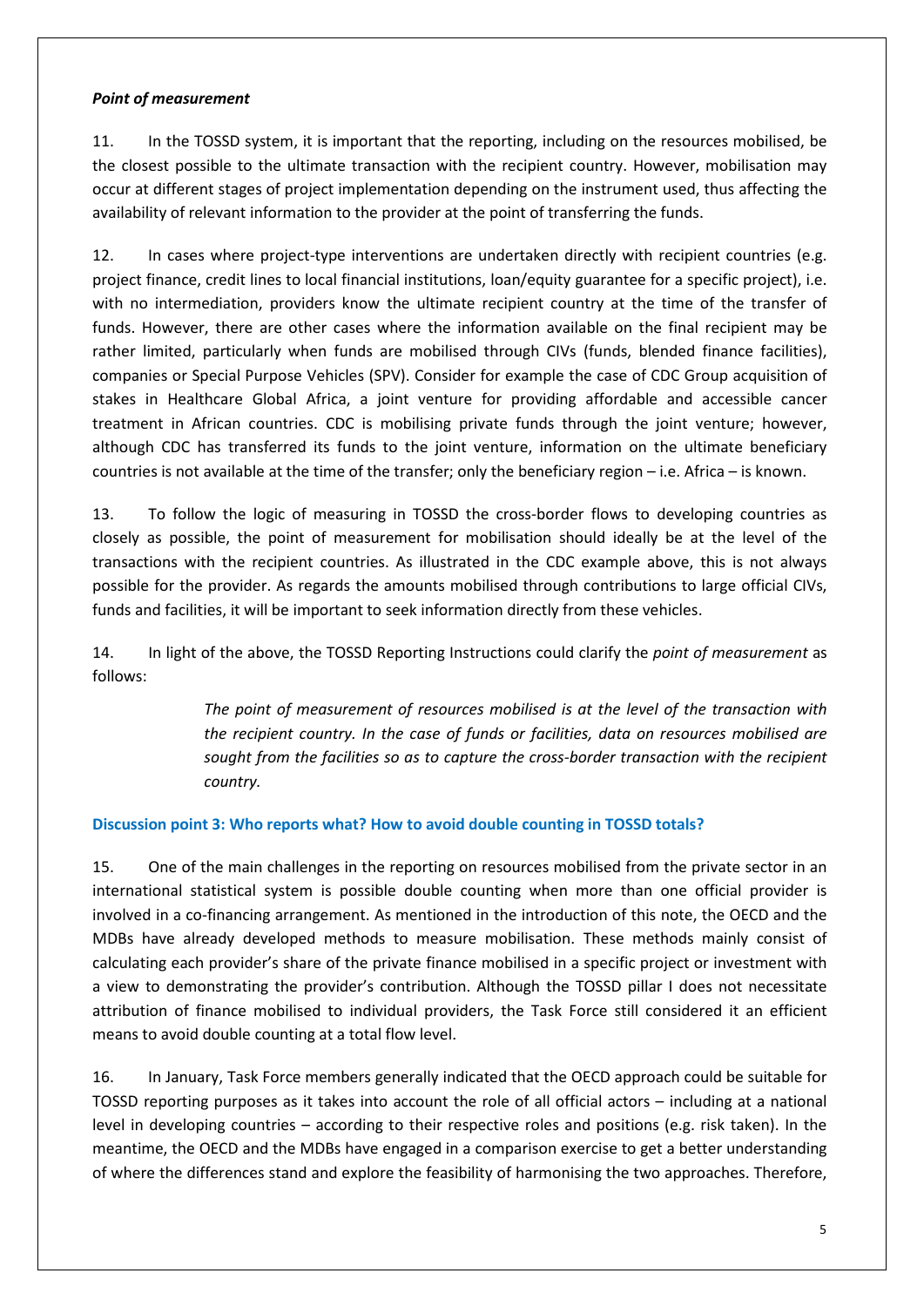it is expected that a common approach will emerge for international reporting purposes and that TOSSD could build on it.

17. Pending a common approach, it will be essential that reporting on mobilisation in TOSSD be done at the activity/project level and be transparent about the methodology used. In this context, a unique identifier for projects could be particularly useful to facilitate data triangulation and remove any potential double counting. The question that arises is how to implement this in practice.

18. In concrete terms, data on amounts mobilised are collected through fields [*X]* to [*Y]* of the TOSSD reporting format.

19. Additional text for TOSSD Reporting Instructions in section 2.3.2 could read:

*Information collected on resources mobilised includes the leveraging instrument used, the amounts mobilised, the origin of the funds mobilised as well as the number and names of other official actors involved in the projects. Reporting on mobilisation is done activity by activity. This is essential for transparency and quality assurance.* 

*In order to avoid double counting of resources mobilised in TOSSD totals, official actors involved in a project should only report their respective share of the [commercial] [private] finance mobilised, using one of the two methodologies in Table 1. Data providers should use the same methodology across their reporting and inform the Secretariat of the methodology used.*

# **Issues for discussion**

- **How could a unique project identifier be implemented at the operational level?**
- **Do Task Force members have any comments on the proposed additional text for the Reporting Instructions?**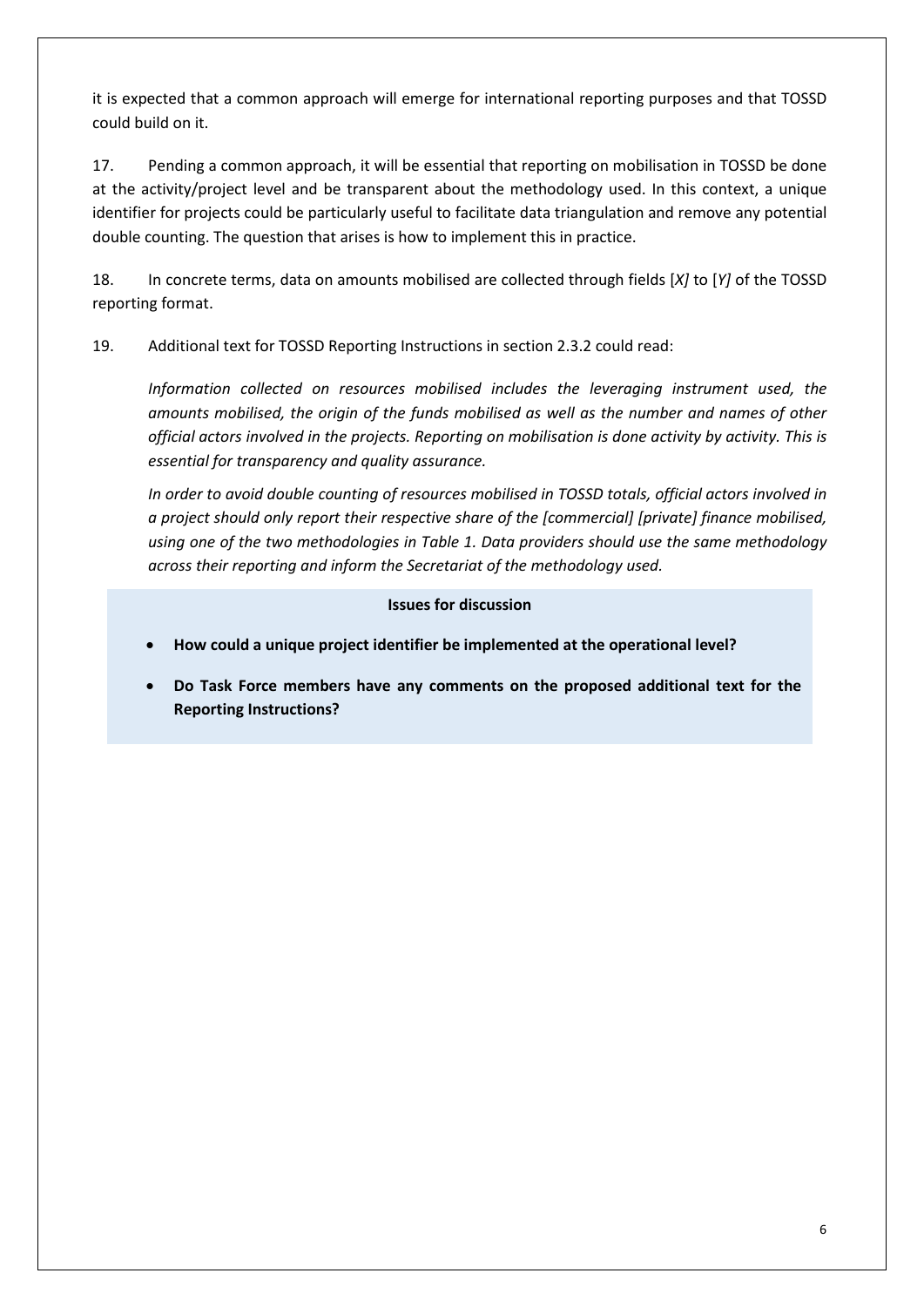# **Table1. Methods to report on resources mobilised in TOSSD**

| <b>Leveraging</b><br><b>instrument</b>                                                                                                                      | <b>OECD Methodology</b>                                                                                                                                                                                                                                                                                                                                                                                                                              | <b>MDB Methodology<sup>6</sup></b>                                                                                                                                                                                                                                                                                                                                                                                                 |
|-------------------------------------------------------------------------------------------------------------------------------------------------------------|------------------------------------------------------------------------------------------------------------------------------------------------------------------------------------------------------------------------------------------------------------------------------------------------------------------------------------------------------------------------------------------------------------------------------------------------------|------------------------------------------------------------------------------------------------------------------------------------------------------------------------------------------------------------------------------------------------------------------------------------------------------------------------------------------------------------------------------------------------------------------------------------|
| <b>Guarantee</b>                                                                                                                                            | 100% of the face value of the transaction being<br>guaranteed.                                                                                                                                                                                                                                                                                                                                                                                       | For commercial risk guarantee, the difference between the<br>face value of the guaranteed transaction and the guarantor's<br>exposure value in case of default is reported as mobilised.<br>For non-commercial risk guarantee, 100% of the face value<br>of the transaction guaranteed is reported as mobilised.                                                                                                                   |
| <b>Syndicated loans</b>                                                                                                                                     | Arranger reports 50% of syndicated private<br>finance.<br>Official lenders in the syndication report the<br>remaining 50%, volume pro-rata.<br>In the case of private arrangers, the funds<br>mobilised are reported by official lenders pro-rata.                                                                                                                                                                                                   | All private finance in the syndication is reported by the<br>arranger.<br>[In the case of private arrangers, unclear how this should be<br>reported in the MDB approach].                                                                                                                                                                                                                                                          |
| <b>Shares in collective</b><br>investment<br>vehicles (CIVs)<br><b>Direct investment</b><br>in companies (DIC)<br><b>Project finance</b><br>special purpose | 50% of the private investment is reported by<br>official actors in the riskiest investment tranche of<br>the vehicle.<br>The remaining 50% is reported by all official actors<br>in vehicle, volume pro-rata.<br>Private finance mobilised in a CIV, company or SPV<br>which is also part of a syndication or covered by a<br>guarantee scheme should not be included in the<br>calculation as it is already captured by the<br>methodologies above. | Following guidance on indirect mobilisation*, all private<br>finance mobilised through CIVs is reported by investing<br>MDBs, volume pro-rata, irrespective of the risk taken.<br>[* Regarding shares in collective investment vehicles and<br>investments in companies, publicly available guidance only<br>relates private indirect mobilisation. Guidance is not<br>provided on the basis of individual leveraging mechanisms.] |
| vehicles (SPVs)                                                                                                                                             | NB: The OECD methodologies for shares in CIVs, DIC and<br>project finance SPV are very similar. They have been<br>merged and simplified for TOSSD purposes.                                                                                                                                                                                                                                                                                          |                                                                                                                                                                                                                                                                                                                                                                                                                                    |
| <b>Credit lines</b>                                                                                                                                         | The official provider of the credit line reports the<br>additional funds invested by the recipient of the<br>credit line (usually a local finance institution) and,<br>if requested by the credit line, co-investments, on<br>a revolving basis if applicable, by end-borrowers<br>(MSMEs).                                                                                                                                                          | Credit line providers report the funds added by credit line<br>users (local finance institutions).<br>Funds invested by end-borrowers are not considered<br>mobilised.                                                                                                                                                                                                                                                             |
| <b>Grants &amp; loans in</b><br>simple co-financing<br>arrangements                                                                                         | Providers report the private co-financing, pro-rata<br>to their financial share (provided, as for any other<br>leveraging instrument, that a causal link can be<br>demonstrated - e.g. in the project documentation,<br>the financial agreement).                                                                                                                                                                                                    | Following guidance on indirect mobilisation, providers<br>report the private co-financing, pro-rata to their financial<br>share.                                                                                                                                                                                                                                                                                                   |

<span id="page-6-0"></span> <sup>6</sup> The description of the MDB methodologies in the table is based on information in the *Joint MDB reporting on private investment mobilization: methodology reference guide* available at [http://documents.worldbank.org/curated/en/495061492543870701/pdf/114403-REVISED-June25-DocumentsPrivInvestMob-](http://documents.worldbank.org/curated/en/495061492543870701/pdf/114403-REVISED-June25-DocumentsPrivInvestMob-Draft-Ref-Guide-Master-June2018-v4.pdf)[Draft-Ref-Guide-Master-June2018-v4.pdf.](http://documents.worldbank.org/curated/en/495061492543870701/pdf/114403-REVISED-June25-DocumentsPrivInvestMob-Draft-Ref-Guide-Master-June2018-v4.pdf)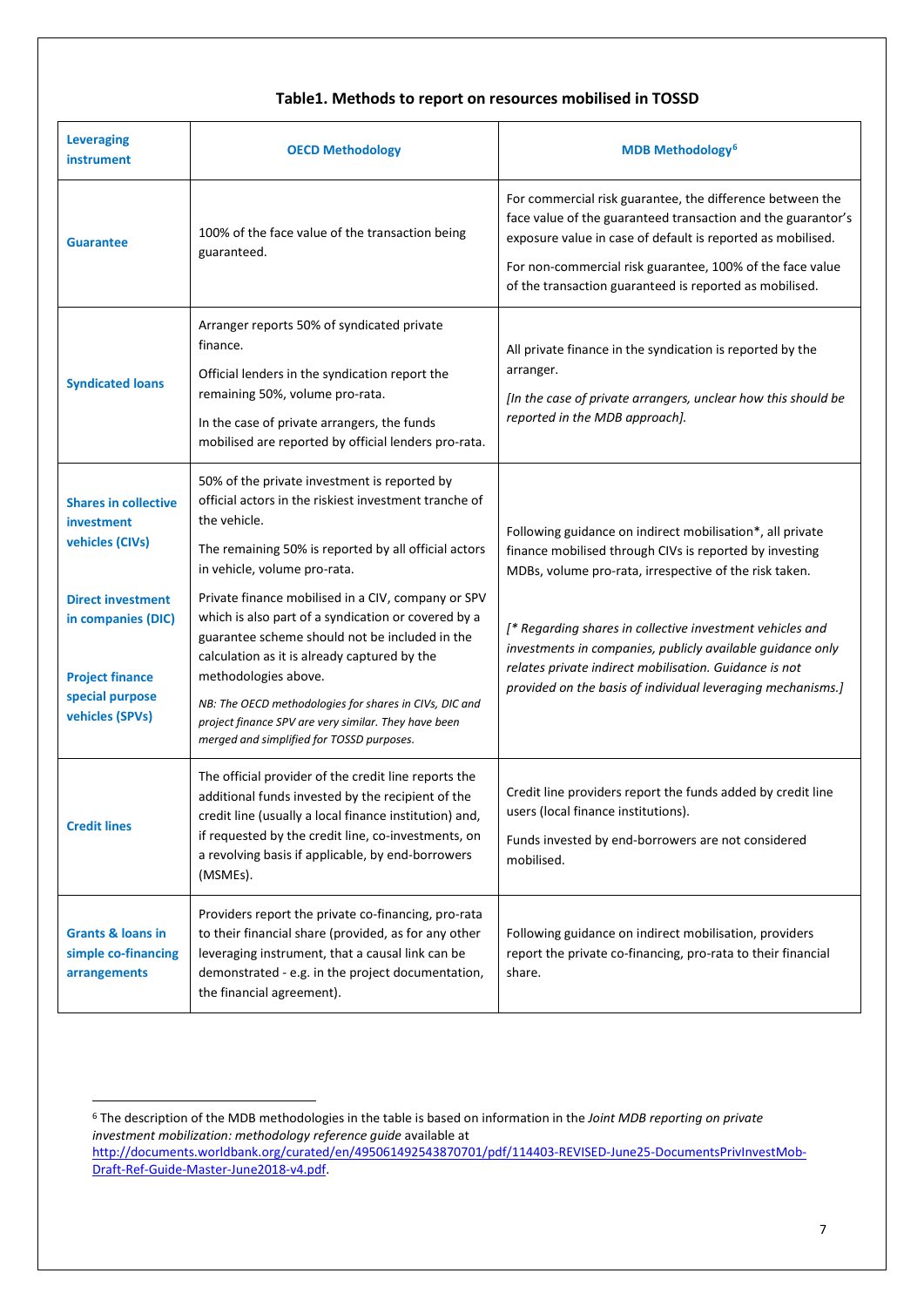#### **ANNEX**

### **Guarantees**

Guarantees refer to legally binding agreements under which the guarantor agrees to pay part or the entire amount due on a loan, equity or other instrument in the event of non-payment by the obligor, loss of value in case of investment, expropriation or other. The term guarantee refers to both guarantee and insurance scheme.



**Figure: Example of a typical guarantee scheme**

### **Syndicated loans**

Syndicated loans are defined as loans provided by a group of lenders (called a syndicate) who work together to provide funds for a single borrower. The main objective is to spread the risk of a borrower default across multiple lenders, and thereby encourage private participation. A syndicated loan arranged by an official institution may include financing from the market through the so-called "A/B loan" structure. The official institution often retains a portion of the loan for its own account (A Loan), and sells participations in the remaining portion to other participants (B Loan). The borrower signs a single loan agreement with the lender. Official arrangers may also seek to syndicate "parallel loans" from other official institutions and participants that are not eligible participants for B-loans. In these cases, the official arranger identifies potential participants, structures the deals, and negotiates with the borrower in coordination with all parallel lenders.





#### **Shares in collective investment vehicles (CIVs)**

Shares in collective investment vehicles (CIVs) are those invested in entities that allow investors to pool their money and jointly invest in a portfolio of companies. A CIV can either have a flat structure – in which investment by all participants has the same profile with respect to risks, profits and losses – or have its capital divided in tranches with different risk and return profiles, e.g. by different order of repayment entitlements (seniority), different maturities (locked-up capital versus redeemable shares) or other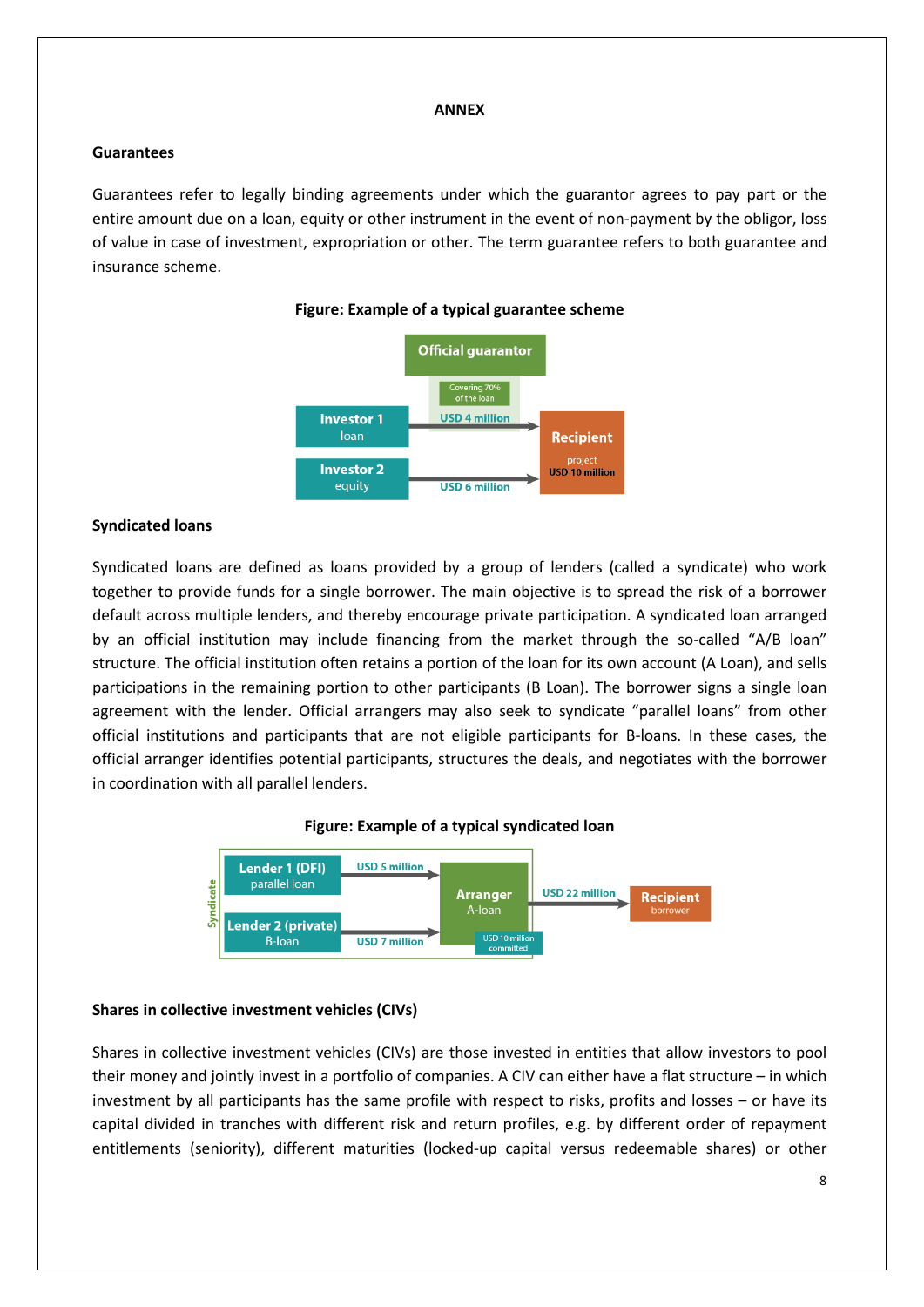structuring criteria. Moreover, CIVs can be close- or open-ended. Close-ended CIVs have a limited period of time during which new investments in the CIV may be made (fundraising period), while open-ended CIVs can issue and redeem shares at any time.

### **Direct investment in companies**

Direct investment in companies refers to on-balance sheet investments in corporate entities which are conducted without any intermediary (e.g. a collective investment vehicle) and which typically consist of or can combine the following instruments/mechanisms: equity, mezzanine finance and senior loans. Official investments in companies constitute a key leveraging instrument for private sector development (business growth, economic and social impact, etc.), in particular in countries where private investors are generally reluctant to invest given the perceived risks.



### **Figure: Example of a direct investment in companies**

# **Credit lines**

A credit line refers to a standing credit amount which can be drawn upon at any time, up to a specific amount and within a given period of time. Borrowers (usually local finance institutions) decide how much of the agreed funding they wish to draw down and interest is paid only on the amount which is actually borrowed and not on the amount made available. The maturity of the official credit line is usually longer than that of the individual sub-loans extended by the LFI to its clients, allowing the LFIs to on-lend to local end-borrowers (companies, project developers, etc.) on a revolving basis during the lifetime of a credit line.